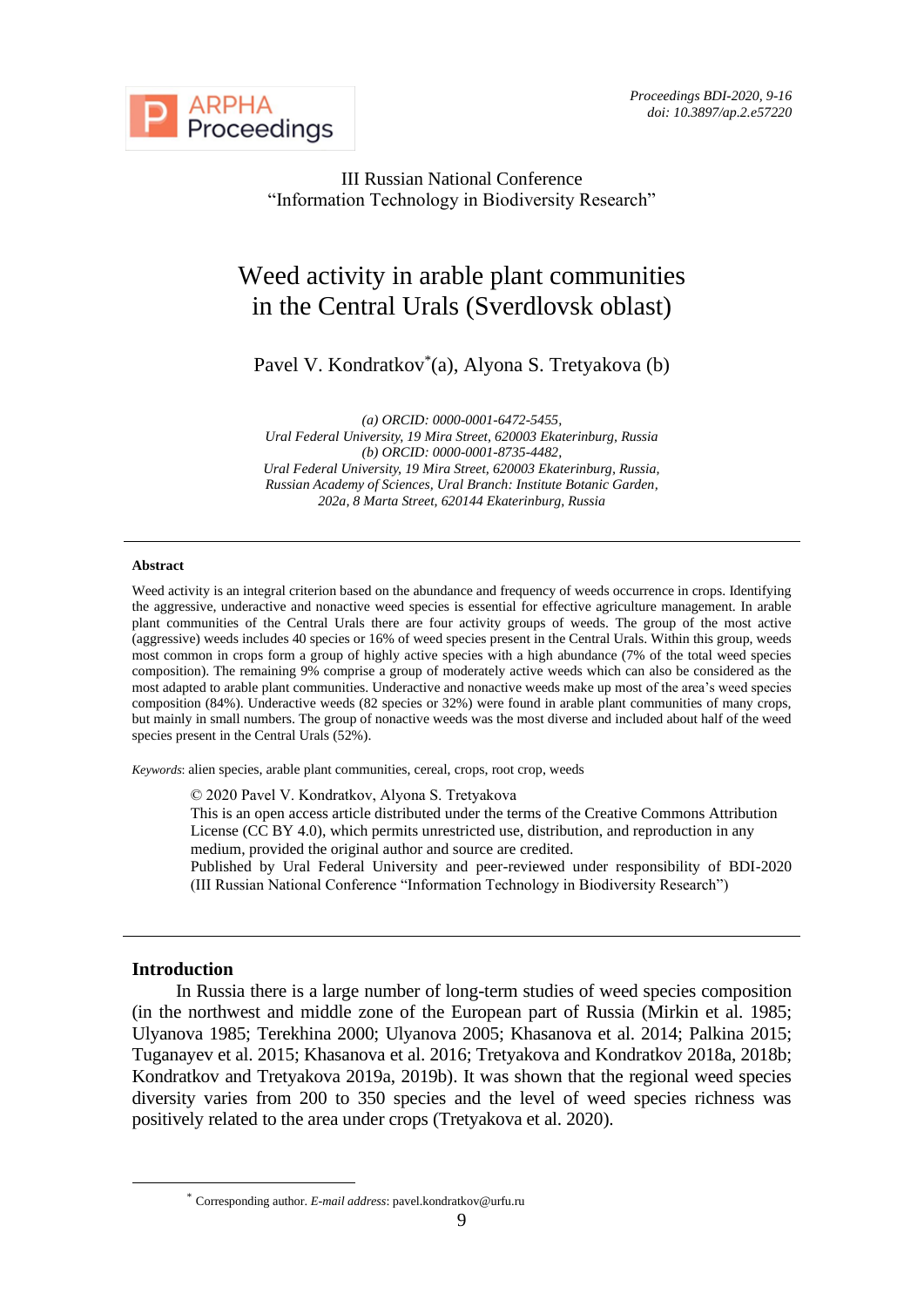We suggest that the study of weed species composition should be amplify by their activity in arable land by which we mean the selection a group of aggressive and competitive weeds, random weeds, and a transitional group in which weeds can change their status under various circumstances. Unfortunately there are no generally accepted classifications of weeds by activity in arable land as well as there are no fixed terms for the weed groups, however, some researchers distinguish different groups of weeds calling them noxious weeds, aggressive, competitive, obligate or facultative, economically significant or not significant (e.g. Holzner 1982; Gbèhounou 2013; Galon et al. 2015; Palkina 2015; Rana and Rana 2016).

The assessment of weed activity will allow to develop a phytosanitary zoning scheme of Sverdlovsk oblast. It is necessary for predicting the weed contamination of crops and developing the protective measures. All this will contribute to the optimization of regional farming systems.

#### **Materials and methods**

The study was carried out in Sverdlovsk oblast, the Central Urals. The area of the region is 194.8 thousand  $km^2$ ; its length from north to south is 660 km and from west to east is 560 km. The northern border of Russian agriculture passes through the region; therefore, the arable areas are located mainly in the southeastern and south western parts of the region (the southern taiga and northern forest-steppe). The extreme northern areas under crops are in Alapaevsk district (the middle taiga). In the southern part of the region gray forest soils are prevalent, and in the extreme southwest and southeast there are leached and podzolized chernozems and meadow-chernozem soils.

The climate of the studied area is continental. The annual amount of precipitation decreases from north (450–650 mm) to south (350–320 mm). The average temperature in July (the warmest month) is  $+18^{\circ}$ C. The average temperature in January (the coldest month) is –16°C. The duration of the snow cover lasts 150–160 days in the western and southern parts and 170–180 days in the northern part. The thickness of the snow cover is up to 70 cm. The duration of the growing season varies from 160–170 days in the west and south and 110–120 days in the northern part. Late spring and early autumn frosts are common, which markedly shorten the frost-free period. The positive temperatures sum varies from 1 800°C (in the north) to 2 300°C (in the south). The hydrothermal coefficient varies along here from 0.85–1.8.

According to the Russian Federal State Statistics Service, the areas under crops in Sverdlovsk oblast reached 835.9 thousand ha, which is 4.3% of the total region area. Among agriculture forage crops (51.4%), grain and leguminous crops (39.5%) are most prevalent. The proportion of industrial crops and open ground vegetables is 2.5% and 6.6% respectively.

The study of the weed species composition was carried out in 2015–2019 by the method of route counts (Baranova 2002; Scherbakov and Maiorov 2006) in all the arable areas in the region. One route covered one cultivated crops field and came to no less than 400 m per each field. The study of weed communities of industrial, row crops and perennial grasses began with the stage of stemming and branching, for grain crops began with the stage of tillering and ended before harvesting. For perennial grasses the 1st year planting were examined. For biennial row-crop and winter crops both 1st and 2d year plantings were examined. The peculiarities of agrotechnical methods, as well as the use of fertilizers, were not taken into account. Weeds referred to any plants in crops that did not serve the crop purpose including other cultivated plants. Weeds were taken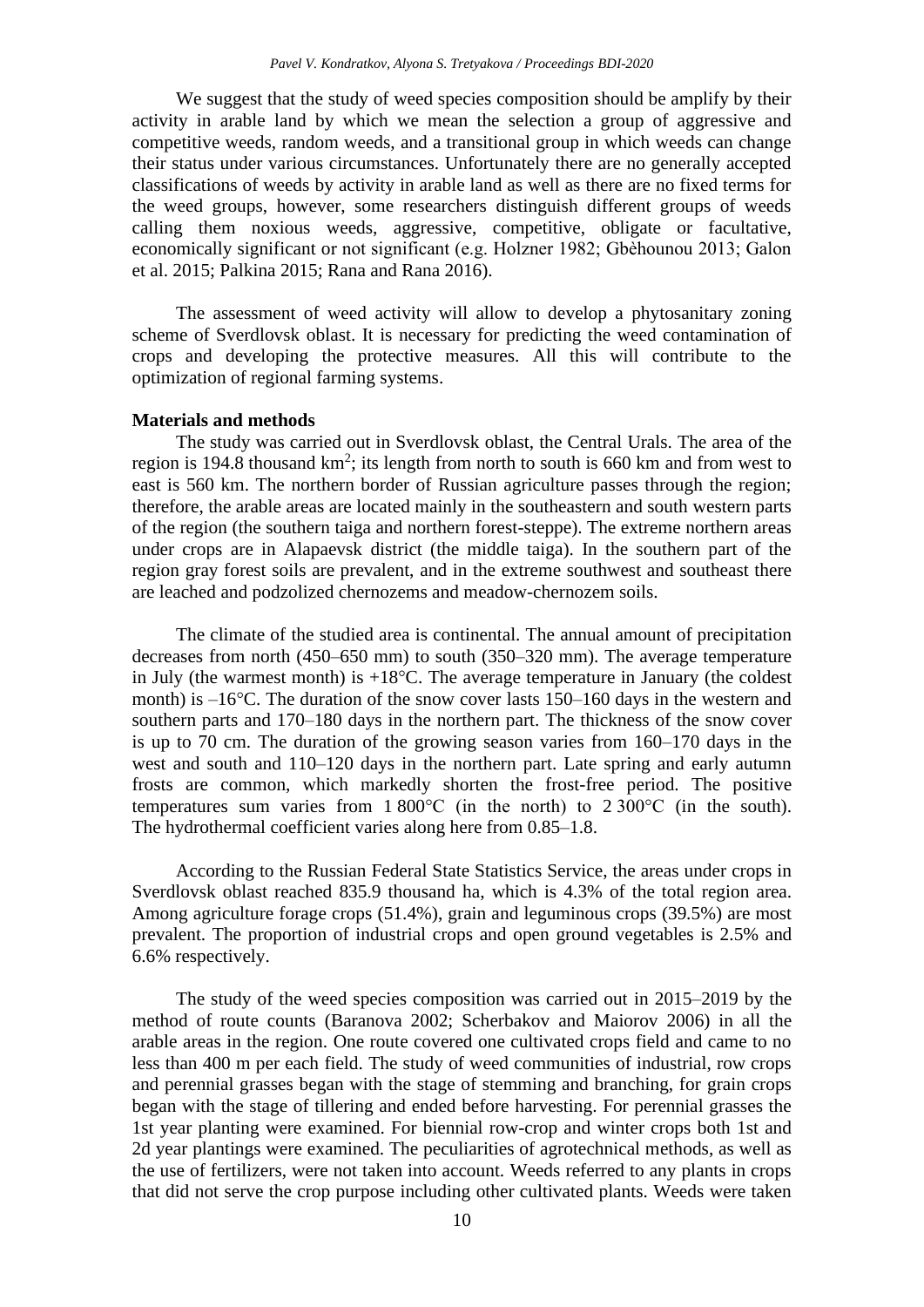into account in any age state (seedlings, juvenile, immature, generative, excluding seeds), in any phenological state (vegetation, budding, flowering, fruiting) and in any vital state (normally developed and depressed). The crops of spring cereals, industrial and forage crops (oats, wheat, barley, corn, sunflower, flax, rapeseed, white mustard), winter crops (rye, wheat), row crops (potatoes, carrots, beets, cabbage, radish, turnip), and perennial grasses (crops of clover and alfalfa) were investigated. A total of 120 fields were examined.

The weed activity in arable plant communities was determined based on the abundance and frequency of their occurrence. The abundance was determined by A.I. Maltsev's eye scale (1962) from score 1 (low infestation degree) to score 4 (high infestation degree). The frequency of occurrence was determined by (1) the number of crops in which the weed species was found and (2) the constancy class: IV class (high occurrence), in which the weed species occurs in 61–100% of the surveyed arable plant communities; III (moderate occurrence), in which the species occurs in 41–60% of surveyed communities; II (low occurrence), in which the species occurs in 21–40% of surveyed communities; and I (very low occurrence), in which the species occurs in less than 20% of surveyed communities (Markov 1972; Palkina 2015). Four activity groups of weeds were identified (Table 1).

| Activity groups      | Abundance     | Frequency of occurrence |                                                                                                                            |  |  |
|----------------------|---------------|-------------------------|----------------------------------------------------------------------------------------------------------------------------|--|--|
|                      |               | Constancy<br>class      | Occurrence in arable plant communities                                                                                     |  |  |
| Highly active        | $3 - 2$       | IV                      | high occurrence, registered in arable plant<br>communities of all the examined crops                                       |  |  |
| Moderately<br>active | $\mathcal{D}$ | Ш                       | moderate occurrence, registered in most arable<br>plant communities of the examined crops or,<br>less often, all the crops |  |  |
| Underactive          | $2 - 1$       | $\mathbf{H}$            | low occurrence, registered in arable plant<br>communities of half of the examined crops                                    |  |  |
| Nonactive            |               |                         | very low occurrence, registered in arable plant<br>communities of a single examined crop                                   |  |  |

**Table 1.** Weed activity criteria.

### **Results and discussion**

The weed species composition in the Central Urals included 258 vascular plant species belonging to 165 genera and 41 families. The most species-rich families were *Asteraceae*, *Poaceae*, *Brassicaceae*, *Caryophyllaceae*, and *Fabaceae*. The most speciesrich genera were *Vicia* and *Potentilla* (which included 7 species each), *Trifolium* (6 species), *Persicaria* and *Rumex* (5 species each), and *Artemisia*, *Brassica*, *Medicago*, *Poa*, *Ranunculus,* and *Galium* (4 species each). Monocarpic (50.8% or 131 species) and polycarpic (49.2% or 127 species) herbaceous plants were in equal proportions in the life forms spectrum. In the weed flora most monocarpic plants were represented by annual grasses. More than half of polycarpic species (52%) were plants with intensive vegetative propagation, including species with long and short rhizome, stolon-forming, rootsucker, creeping, and tuber-forming. Native plants were dominant (148 species), while alien plants included 108 species (42 %).

The use of herbicides drastically decreased the weed infestation of crops. It was shown the score abundance of weeds in arable plant communities was 1–2 points and the weed cover was 20–30%. High plant cover was most often observed for *Cirsium*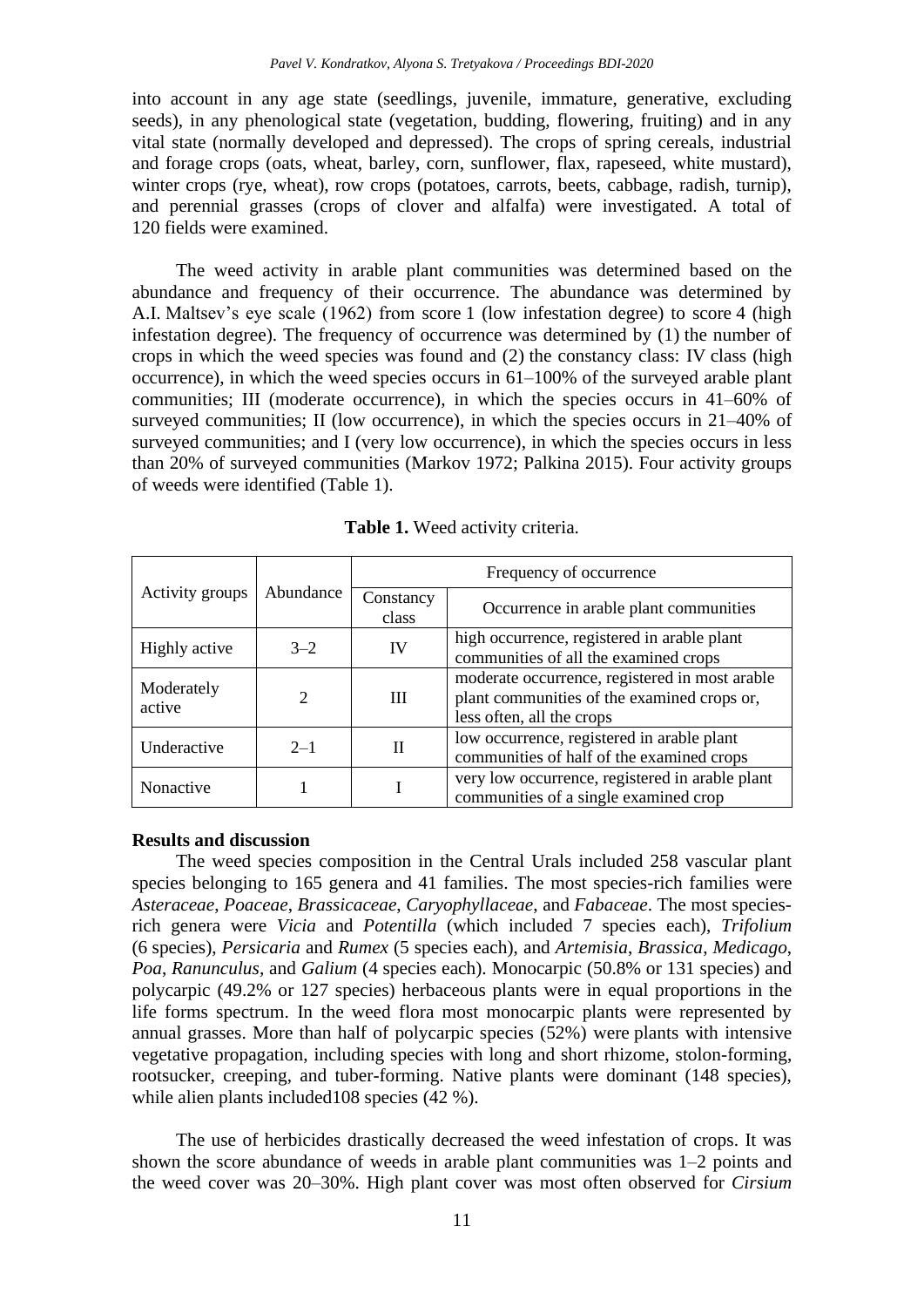*arvense* (L.) Scop., *Erodium cicutarium* (L.) L'Hér., *Convolvulus arvensis* L., *Sonchus arvensis* L., *Echinochloa crus*-*galli* (L.) P. Beauv., *Avena fatua* L., *Setaria viridis* (L.) P. Beauv. etc.

The weed constancy class analysis showed: 15 species (6%) had a constancy class of IV, 20 species (8%) a class of III, and 36 species (14%) a class of II. The vast majority of weeds (187 species or 72%) had a constancy class of I, being found in a small number of examined arable plant communities.

The weed occurrence analysis revealed that most of the weeds (184 species or 71%) had a moderate occurrence in the examined arable plant communities.

Twenty-two weed species (9%) had a high occurrence. These species were not selective and were found in arable plant communities of all crops. These species included, for example, *Cirsiumarvense*, *Erodium cicutarium*, *Galium spurium* L., *Fumaria officinalis* L., *Fallopia convolvulus* (L.) A. Löve, *Convolvulus arvensis*, *Viola arvensis* Murray, *Galeopsis bifida* Boenn., *G*. *speciose* Mill., *Avena fatua* etc.

Fifty-two weed species (20%) had low occurrence. Thirty-three weed species were unique to arable plant communities of spring crops. There were 28 native species (*Agrostisstolonifera* L., *Arabis pendula* L., *Hypericum perforatum* L., *Persicaria minor*(Huds.) Opiz, *Solanum kitagawae* Schonb.-Tem. etc.) and 5 alien species (*Artemisia sieversiana* Ehrh., *Echinocystislobate* (Michx.) Torr. & A. Gray, *Echium vulgare* L., *Scleranthus annuus* L. and *Vicia villosa* Roth). Thirteen weed species were unique to arable plant communities of perennial grasses: 6 alien species (*Atriplex patula* L., *Cirsium vulgare* (Savi) Ten., *Lepidium densiflorum* Schrad., *Senecio vulgaris* L. etc.) and 7 native species (*Beckmannia syzigachne* (Steud.) Fernald, *Plantago lanceolate* L., *Verbascum nigrum* L. etc.). There were 4 weed species in arable plant communities of row crops: 2 native species (*Bidens radiate* Thuill., *Persicaria hydropiper*(L.) Delarbre) and 2 alien species (*Armoracia rusticana* P. Gaertn., B. Mey. & Scherb., *Hyoscyamus niger* L.). Two weed species were found only in arable plant communities of winter rye: the alien species *Bromussecalinus* L. and the native species *Rumex confertus* Willd.

All the weed species were divided into four groups.

Weeds most common in arable plant communities formed a group of highly active species with a high abundance. It was an extremely small group that included 17 species or 7% of the total weed species composition. Monocarpic grasses were most prevalent (71%) in this group, while the other species were polycarpic grasses with intensive vegetative propagation (rhizome and root sucker plants).

The highly active weeds group contained 59% alien species that were naturalized species in the natural flora: *Erodium cicutarium*, *Thlaspi arvense* L., *Fumaria officinalis*, *Galeopsis bifida*, *G*. *speciosa*, *Convolvulus arvensis*, *Avena fatua*, *Viola arvensis*, and *Chenopodium album* L. Native highly active weeds were mainly meadow species: *Artemisia vulgaris* L., *Cirsium arvense*, *Taraxacum campylodes* GE Haglund, *Elymus repens* (L.) Gould, *Tripleurospermum inodorum* (L.) Sch. Bip., *Capsella bursa*-*pastoris* (L.) Medikus, and *Stellaria media* (L.) Vill.

A group of moderately active weeds can also be considered as the most adapted to the arable plant communities and regarded as the active weeds of crops. This group comprised 9% of the total weed species composition. Monocarpic grasses dominated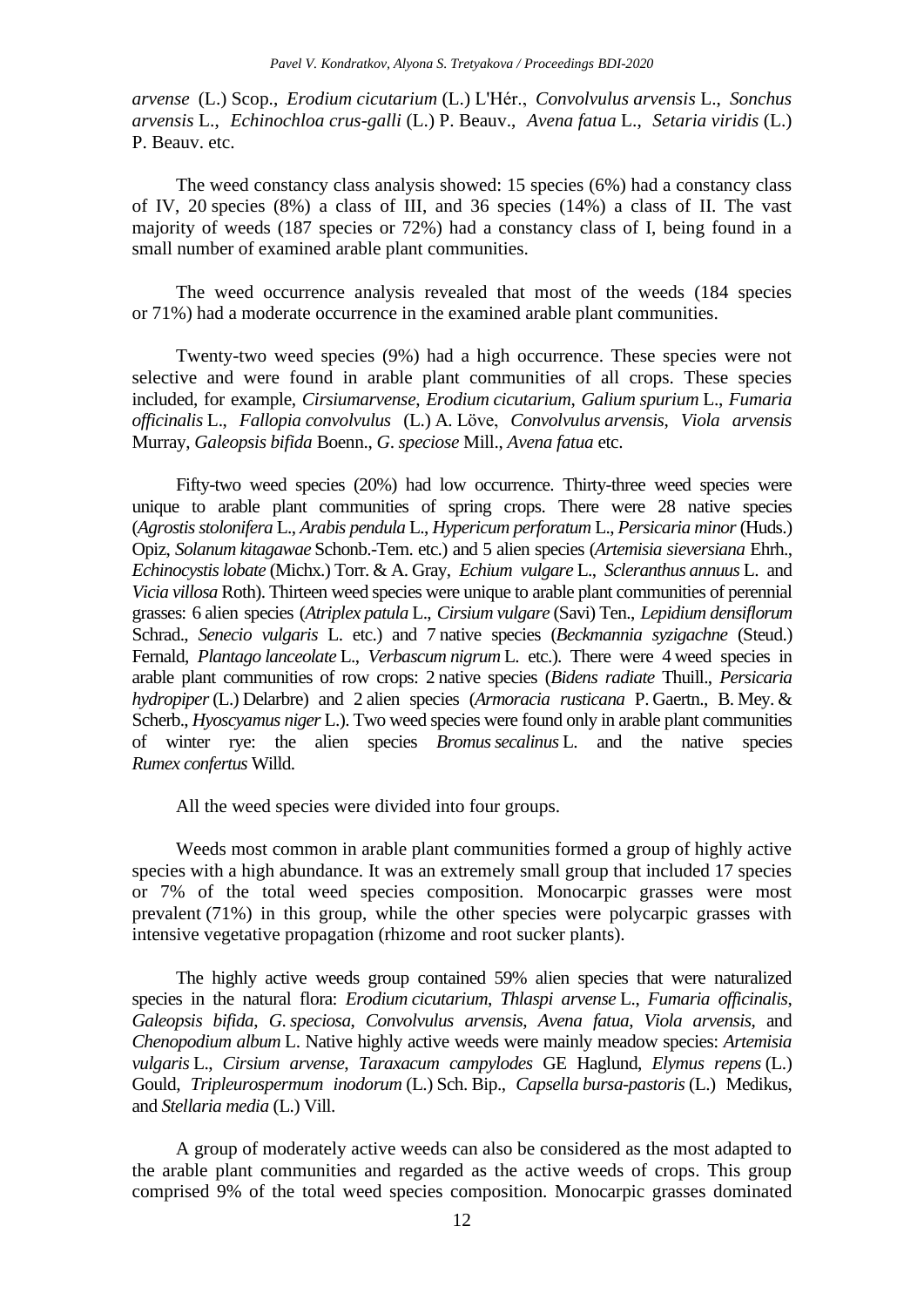this group (61%). Among the polycarpic grasses in this group were rhizome and rootsucker plants, tuber-forming species (*Stachys palustris* L.), and above-ground stolon-forming species (*Potentilla anserine* L.).

Native moderately active weeds accounted for 39% of the group. Meadow plants were most prevalent: *Arctium tomentosum* Mill., *Bromus inermis* Leyss., *Linaria vulgaris* Mill., *Potentilla anserina*, and *Vicia cracca* L. Alien moderately active weeds were represented by *Cyanus segetum* Hill, *Echinochloa crus*-*galli*, *Sonchus arvensis*, *S*. *oleraceus* (L.) L. etc.

Underactive and nonactive weeds comprised the majority of the weed species composition in the Central Urals (84%). Underactive weeds (82 species or 32%) were found in arable plant communities of many crops, but mainly in small numbers. The group of nonactive weeds was the most diverse and included about half of the weed species composition in the Central Urals (52%).

In these groups the proportion of polycarpic grasses increased among life forms that did not have intensive vegetative propagation, such as cespitose plants.

Native species dominated the underactive and nonactive weed groups (60% and 62% respectively). Moreover, their cenotic spectrum became more diverse. Forest species (*Angelica sylvestris* L., *Aegopodium podagraria* L. etc.), xerophytic community species (*Dracocephalum thymiflorum* L., *Nonea rossica* Steven), and petrophyte-steppe species (*Cerastium arvense* L.) appeared. In addition, there were species of waterlogged habitats such as meadow-bog (*Ranunculus repens* L., *Lysimachia vulgaris* L.), coastal water (*Mentha arvensis* L., *Persicaria amphibia* (L.) Delarbre, *Rorippa palustris* (L.) Besser), and erosiophilic species (*Leonurus quinquelobatus* Gilib., *Polygonum aviculare* L.).

The proportion of ruderal species was increased: *Conium maculatum* L., *Bunias orientalis* L., *Erigeron canadensis* L., *Malva pusilla* Sm., and *Veronica persica* Poir.

| <b>Features</b>                           | Highly active | Moderately<br>active | Underactive | Nonactive |  |  |  |
|-------------------------------------------|---------------|----------------------|-------------|-----------|--|--|--|
| Total                                     | 17            | 23                   | 82          | 136       |  |  |  |
| Number of native species                  | 7/41.2        | 9/39.1               | 49/59.8     | 84/61.8   |  |  |  |
| Number of alien species                   | 10/58.8       | 14/60.9              | 33/40.2     | 52/38.2   |  |  |  |
| Plant life-forms                          |               |                      |             |           |  |  |  |
| Monocarpic grasses                        | 12/70.6       | 14/60.9              | 36/43.9     | 58/42.7   |  |  |  |
| Polycarpic grasses                        | 5/29.4        | 8/34.8               | 45/54.9     | 75/55.2   |  |  |  |
| <b>Trees</b>                              | 0             | $\Omega$             |             | 1/0.7     |  |  |  |
| Semiarborescent plants                    | 0             | $\Omega$             | $\theta$    | 1/0.7     |  |  |  |
| Spore plants, rhizomatous<br>have grasses | 0             | 1/4.3                | 1/1.2       | 1/0.7     |  |  |  |

**Table 2.** Features of weed plants in the Central Urals (absolute number/proportion of the total, %).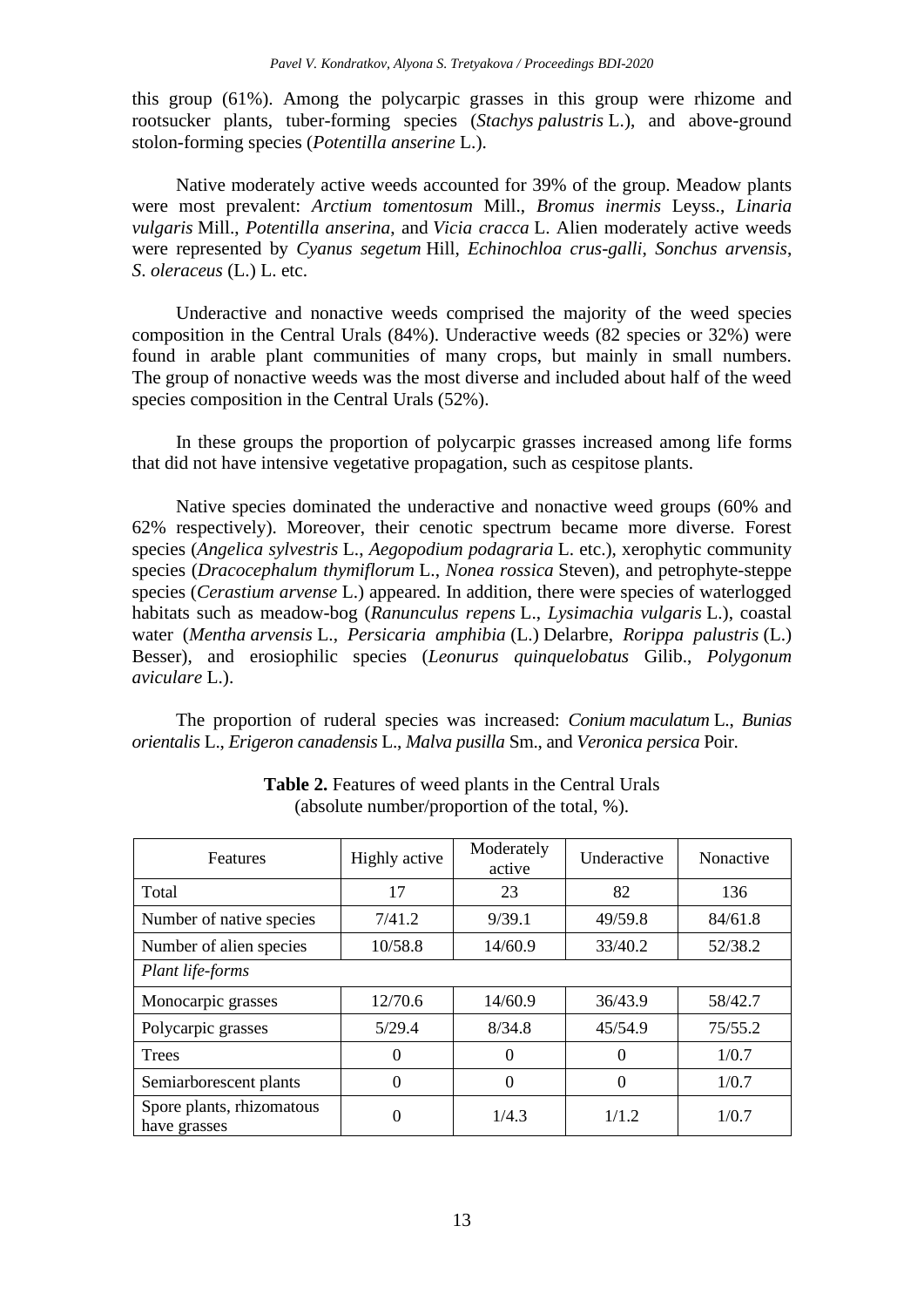To mobilize collected data, we published the dataset for weed species composition and distribution in the Central Urals, through Global biodiversity information facility GBIF (Tretyakova et al. 2019). The occurrence dataset includes 2 730 records of the authors' collections from 2016 to 2019 of vascular plants from the phylum *Magnoliopsida*, *Liliopsida*, and *Equisetopsida*. The dataset includes metadata about the natural conditions of the Central Urals and the methods of data collection. The authors plan to supplement the data with the herbariums of the Institute of Plant and Animal Ecology (SVER) and Ural Federal University (UFU), which will extend the observations.

GBIF dataset contributes to open biodiversity data for Russian territory. It provides new information about geographical distribution of weeds in crops of the Central Urals. We hope that it promotes the data accessibility and reuse for Russian and foreign researchers.

### **Conclusion**

Most weeds in arable plant communities in the Central Urals are underactive (82 species or 32%) and nonactive (136 species or 52%). The groups of the most active (aggressive) weeds include 40 species (16%). They are dominated by alien species which naturalized in the natural flora. The proportion of monocarpic grasses is higher than polycarpic grasses, mainly represented by rootsucker plants and rhizome species with intensive vegetative propagation.

The same patterns were noted in other region of Russia – Ryazan oblast (1 300 km towards west from Sverdlovsk oblast): only 27 weed species (10%) were highly and moderately active weeds. Most of them were annual plants. It should be noted that the composition of the most active weeds in arable land of Sverdlovsk and Ryazan oblasts was presented by almost the same set of species (Palkina 2015).

# **Acknowledgments**

This work was supported in part by the Russian Foundation for Basic Research (projects 19-016-00135) and the Program for Improving the Competitiveness of the Ural Federal University (the decree no. 211 of the Government of the Russian Federation, contract no. 02.A03.21.0006).

# **References**

- Baranova OG (2002) Mestnaya flora: analiz, konspekt, okhrana: Uchebnoye posobiye [Local flora: analysis, compendium, conservation: workbook]. Udmurt State University, Izhevsk, 199 pp. [in Russian].
- Galon L, Concenço G, Perin GF, da Silva AF, Forte CT, de Adelio David F, Radüz LL, Radunz AL, Andres A, Tironi SP, Concenço SE (2015) Comparison of experimental methods to assess the competitive ability of weed species. American Journal of Plant Sciences 6: 2185–2196. [http://dx.doi.org/10.4236/](http://dx.doi.org/10.4236/%20ajps.2015.613221)  [ajps.2015.613221.](http://dx.doi.org/10.4236/%20ajps.2015.613221)
- Gbèhounou G (2013). Guidance on weed issues and assessment of noxious weeds in a context of harmonized legislation for production of certified seed. FAO Plant Production & Protection Division, Rome, pp. 1–39. [http://www.fao.org/3/a](http://www.fao.org/3/a-i3493e.pdf)[i3493e.pdf.](http://www.fao.org/3/a-i3493e.pdf)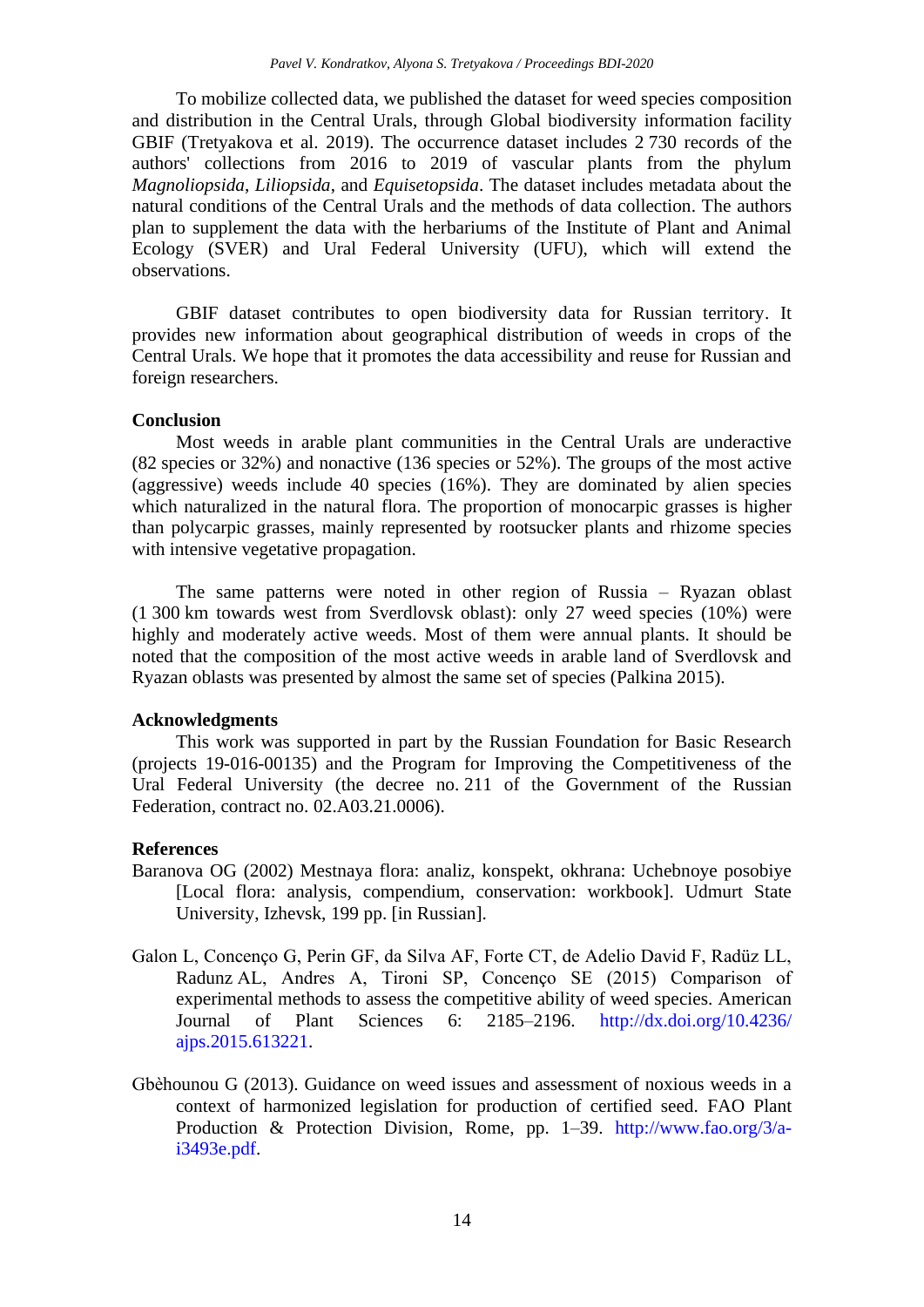- Holzner W (1982) Concepts, categories and characteristics of weeds. In: Holzner W, Numata M (Eds) Biology and ecology of weeds. Geobotany, vol. 2. Springer, Dordrecht, pp. 3–20. [https://doi.org/10.1007/978-94-017-0916-3\\_1.](https://doi.org/10.1007/978-94-017-0916-3_1)
- Khasanova GR, Yamalov SM, Korchev VV (2014) Floristicheskii sostav segetal'nykh soobshchestv respubliki Bashkortostan [The floristic composition of the Southern Urals segetal communities]. Vestnik Bashkirskogo gosudarstvennogo agrarnogo universiteta [Vestnik of the Bashkir State Agrarian University] 2: 38–41 [in Russian].
- Khasanova GR, Golovanov YM, Yamalov SM (2016) Dinamika taksonomicheskogo spectra segetal'noy flory Yuzhnogo Urala [Dynamics of the taxanomic spectre of segetal flora of South Urals]. Izvestiya Orenburgskogo gosudarstvennogo agrarnogo universiteta [News of the Orenburg State Agrarian University] 1: 133– 135 [in Russian].
- Kondratkov PV, Tretyakova AS (2019a) Konspekt segetal'noi flory Sverdlovskoi oblasti [A checklist of the segetal flora of the Sverdlovsk region]. Vestnik Permskogo universiteta. Biologija [Bulletin of Perm University. Biology] 1: 26–41 [in Russian]. [https://doi.org/10.17072/1994-9952-2019-1-26-41.](https://doi.org/10.17072/1994-9952-2019-1-26-41)
- Kondratkov PV, Tretyakova AS (2019b) Segetal'naya flora Sverdlovskoi oblasti [Segetal flora in Sverdlovsk region]. Vestnik Orenburgskogo gosudarstvennogo pedagogicheskogo universiteta. Jelektronnyj nauchnyj zhurnal [Vestnik of Orenburg State Pedagogical University. Electronic Scientific Journal] 2: 26–37 [in Russian]. [https://doi.org/10.32516/2303-9922.2019.31.3.](https://doi.org/10.32516/2303-9922.2019.31.3)
- Maltsev AI (1962) Sornaya rastitel'nost' SSSR i mery bor'by s ney [Weed vegetation of the USSR and management action]. Selkhozizdat Printing House, Leningrad, Moscow, 272 pp. [in Russian].
- Markov MV (1972) Agrofitotsenologiya [Agrophytocenology]. Kazan State University Printing House, Kazan, 270 pp. [in Russian].
- Mirkin BM, Abramova LM, Ishbirdin AR, Rudakov KM, Khaziyev FKh (1985) Segetal'nyye soobshchestva Bashkirii [Segetal communities of Bashkiria]. Institute of Biology, Bashkir Branch of the Academy of Sciences of the USSR, Ufa, 155 pp. [in Russian].
- Palkina TA (2015) Struktura segetal'noi flory Ryazanskoi oblasti [The segetal flora structure in Ryazan oblast]. Vestnik Ryazanskogo gosudarstvennogo agrotekhnologicheskogo universiteta imeni P.A. Kostycheva [Bulletin of the Ryazan State Agrotechnological University named after P.A. Kostychev] 3: 26–32 [in Russian].
- Rana SS, Rana MC (2016) Principles and Practices of Weed Management. Department of Agronomy, College of Agriculture, CSK Himachal Pradesh Krishi Vishvavidyalaya, Palampur 138.
- Scherbakov AV, Maiorov SR (2006) Inventarizatsiya flory i osnovy gerbarnogo dela: metodicheskiye rekomendatsii [Inventory of flora and the basics of herbarium treatment: guidelines]. KMK, Moscow, 50 pp. [in Russian].